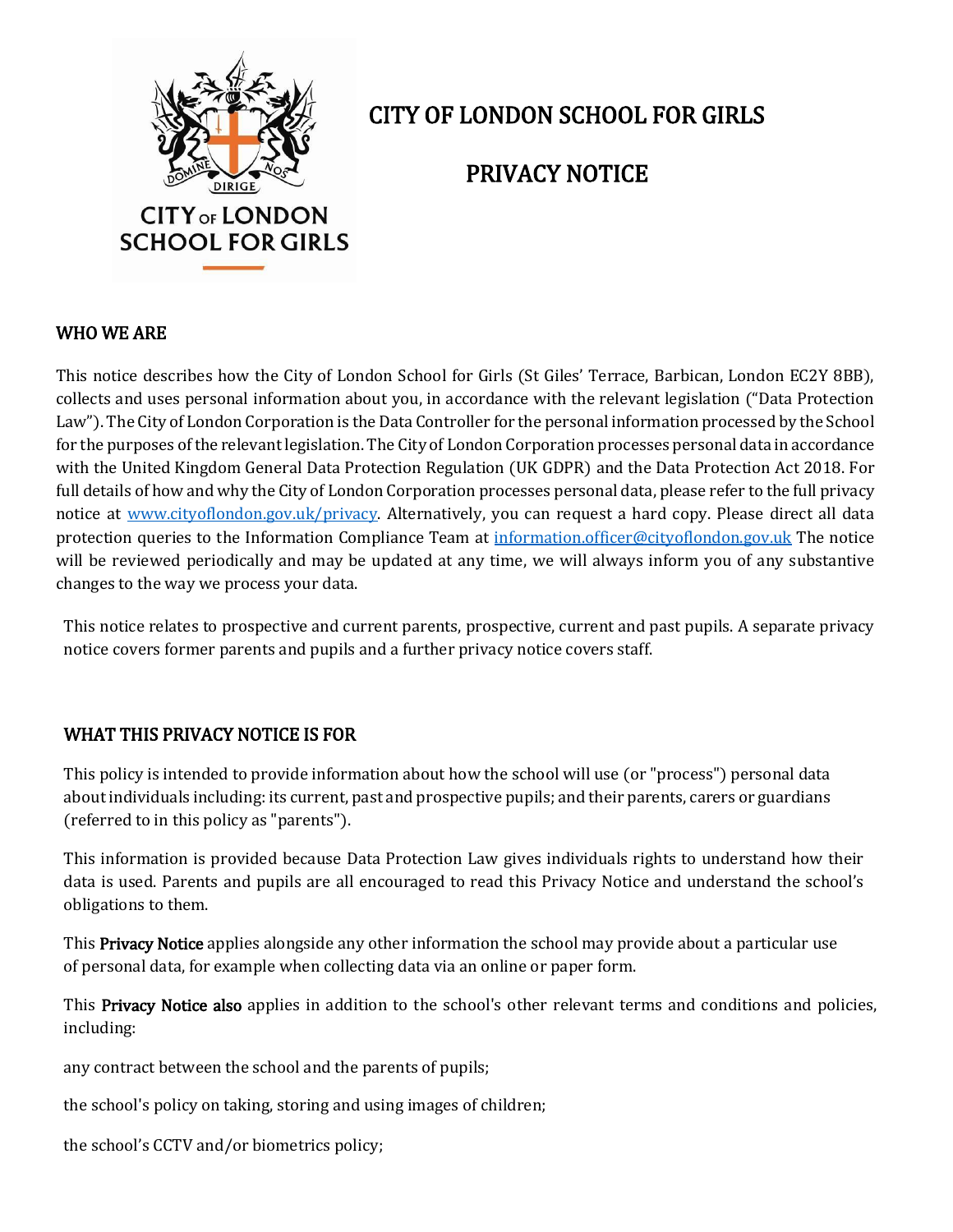the school's retention of records policy;

the school's safeguarding, pastoral, or health and safety policies, including as to how concerns or incidents are recorded;

and the school's IT policies.

Anyone who works for, or acts on behalf of, the school (including staff, volunteers, governors and service providers) should also be aware of and comply with this Privacy Notice.

#### RESPONSIBILITY FOR DATA PROTECTION

The City of London School for Girls is part of the City of London Corporation (CoL), and it is CoL that is registered with the Information Commissioner's Office as the Data Controller (registration number Z5996206). The City of London Corporation has appointed the Comptroller and City Solicitor as the Data Protection Officer for the City Corporation, who can be contacted at [information.officer@cityoflondon.gov.uk.](mailto:information.officer@cityoflondon.gov.uk)

The Bursar is responsible to the Data Protection Officer for Data Protection Issues affecting the School and will deal with all your requests and enquiries concerning the school's uses of your personal data (see section on Your Rights below) and endeavour to ensure that all personal data is processed in compliance with this policy and Data Protection Law. The Bursar can be contacted a[t bursar@clsg.org.uk](mailto:bursar@clsg.org.uk)

#### WHY THE SCHOOL NEEDS TO PROCESS PERSONAL DATA

In order to carry out its ordinary duties to pupils and parents, the school needs to collect and process a wide range of personal data about individuals (including current, past and prospective staff, pupils or parents) as part of its daily operation. The information in this Privacy Policy is provided in accordance with the rights of individuals under Data Protection Law to understand how their data is used.

Some of this activity the school will need to carry out in order to fulfil its legal rights, duties or obligations – including those under a contract with staff or parents of its pupils.

Other uses of personal data will be made in accordance with the school's legitimate interests, or the legitimate interests of another, provided that these are not outweighed by the impact on individuals, and provided it does not involve special or sensitive types of data.

The school expects that the following uses will fall within that category of its "legitimate interests":

For the purposes of pupil selection (and to confirm the identity of prospective pupils and their parents);

To provide education services, including musical education, physical training, career services, and extracurricular activities to pupils, and monitoring pupils' progress and educational needs;

For the purposes of management planning and forecasting, research and statistical analysis, including that imposed or provided for by law (such as tax, diversity or gender pay gap analysis);

To enable relevant authorities to monitor the school's performance and to intervene or assist with incidents as appropriate;

To give and receive information and references about past, current and prospective pupils, including relating to outstanding fees or payment history, to/from any educational institution that the pupil attended or where it is proposed they attend; and to provide references to potential employers of past pupils;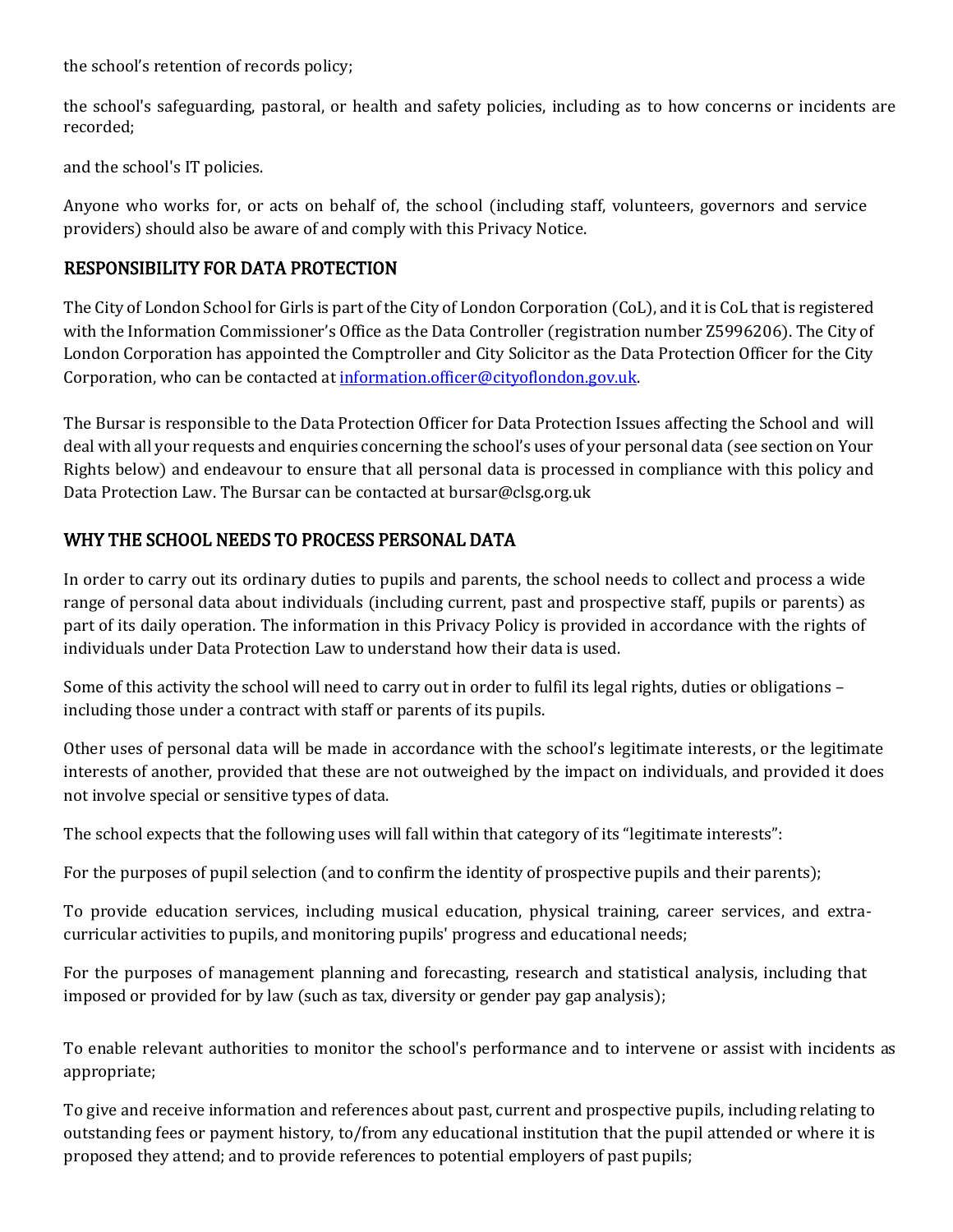To enable pupils to take part in national or other assessments, and to publish the results of public examinations or other achievements of pupils of the school;

To safeguard pupils' welfare and provide appropriate pastoral care;

To monitor (as appropriate) use of the school's IT and communications systems in accordance with the school's IT: acceptable use policy;

To make use of photographic images of pupils in school publications, on the school website and (where appropriate) on the school's social media channels in accordance with the school's policy on taking, storing and using images of children;

For security purposes, including biometrics and CCTV in accordance with the school's biometrics or CCTV policy;

To provide information to parents about events at the school including fundraising events and initiatives;

Maintaining relationships with alumnae and the school community, including direct marketing or fundraising activity

To carry out or cooperate with any school or external complaints, disciplinary or investigation process; and

Where otherwise reasonably necessary for the school's purposes, including to obtain appropriate professional advice and insurance for the school.

In addition, the school will on occasion need to process special category personal data (concerning health, ethnicity, religion, biometrics or sexual life) in accordance with rights or duties imposed on it by law, including as regards safeguarding, or from time to time by explicit consent where required. These reasons will include:

To safeguard pupils' welfare and provide appropriate pastoral (and where necessary, medical) care, and to take appropriate action in the event of an emergency, incident or accident, including by disclosing details of an individual's medical condition or other relevant information where it is in the individual's interests to do so: for example for medical advice, for social protection, safeguarding, and cooperation with police or social services, for insurance purposes or to caterers or organisers of school trips who need to be made aware of dietary or medical needs;

To provide educational services in the context of any special educational needs of a pupil;

To run any of its systems that operate on biometric data, such as for security and other forms of pupil identification (door entry systems, lunch etc.);

As part of any school or external complaints, disciplinary or investigation process that involves such data, for example if there are SEN, health or safeguarding elements; or

For legal and regulatory purposes (for example child protection, diversity monitoring and health and safety) and to comply with its legal obligations and duties of care.

## TYPES OF PERSONAL DATA PROCESSED BY THE SCHOOL

This will include by way of example:

names, addresses, telephone numbers, e-mail addresses and other contact details;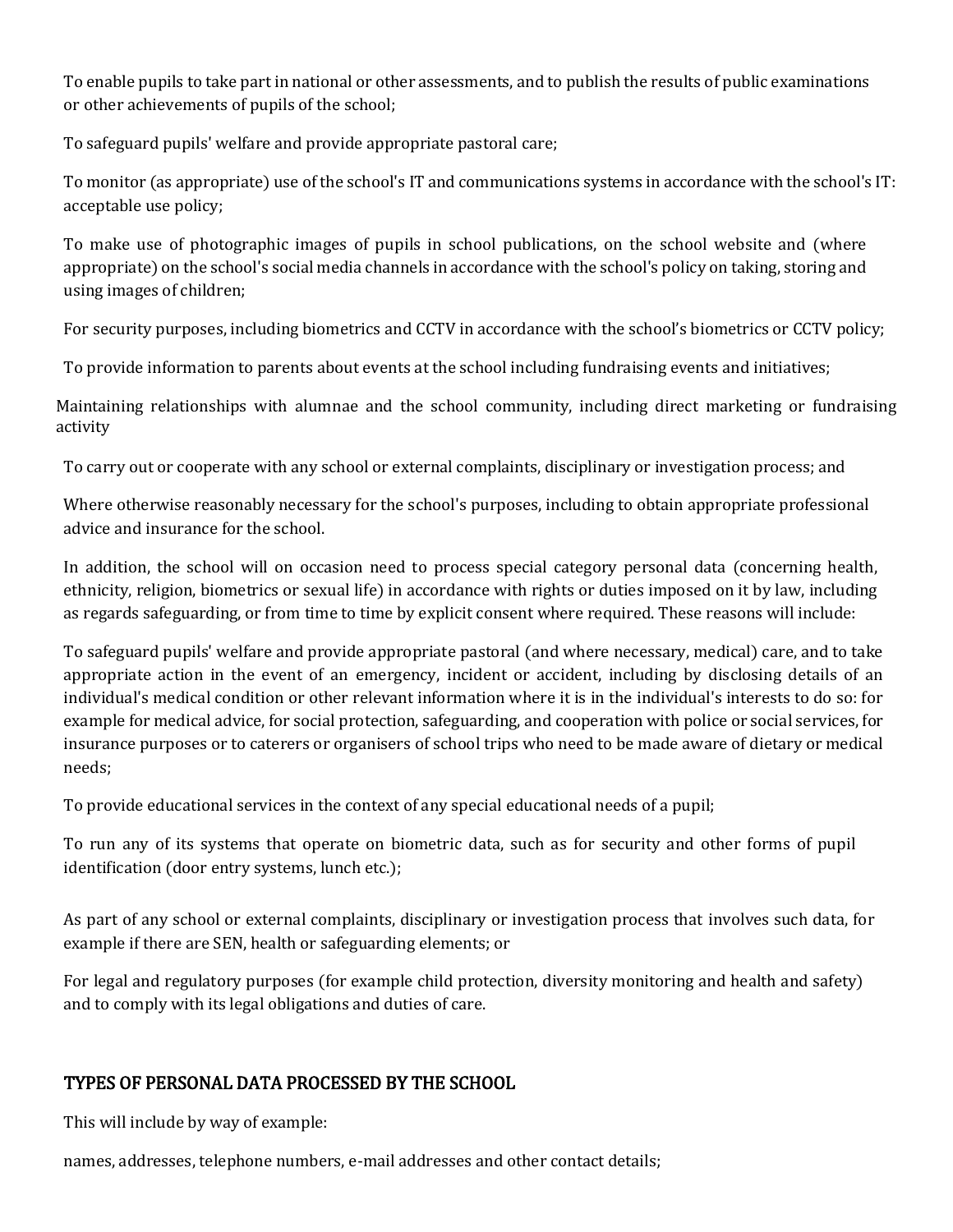biometric information, which will be collected and used by the school in accordance with the school's biometrics policy;

bank details and other financial information, e.g. about parents who pay fees to the school;

past, present and prospective pupils' academic, disciplinary, admissions and attendance records (including information about any special needs), and examination scripts and marks;

where appropriate, information about individuals' health and welfare, and contact details for their next of kin;

references given or received by the school about pupils, and relevant information provided by previous educational establishments and/or other professionals or organisations working with pupils;

correspondence with and concerning pupils and parents past and present; and

images of pupils (and occasionally other individuals) engaging in school activities, and images captured by the school's CCTV system (in accordance with the school's policy on taking, storing and using images of children);

## HOW THE SCHOOL COLLECTS DATA

Generally, the school receives personal data from the individual directly (including, in the case of pupils, from their parents). This may be via a form, or simply in the ordinary course of interaction or communication (such as email or written assessments).

However, in some cases personal data will be supplied by third parties (for example another school, or other professionals or authorities working with that individual).

## WHO HAS ACCESS TO PERSONAL DATA AND WHO THE SCHOOL SHARES IT WITH

Occasionally, the school will need to share personal information relating to its community with third parties, such as:

professional advisers (e.g. lawyers, insurers, PR advisers and accountants); government authorities

(e.g. HMRC, DfE, police or the local authority); and

appropriate regulatory bodies e.g. the [Independent Schools Inspectorate, o](https://www.isi.net/)r the Information Commissioner.

For the most part, personal data collected by the school will remain within the school, and will be processed by appropriate individuals only in accordance with access protocols (i.e. on a 'need to know' basis). Particularly strict rules of access apply in the context of:

medical records held and accessed only by the school nurse, or otherwise in accordance with express consent; and

pastoral or safeguarding files.

However, a certain amount of any SEN pupil's relevant information will need to be provided to staff more widely in the context of providing the necessary care and education that the pupil requires.

Staff, pupils and parents are reminded that the school is under duties imposed by law and statutory guidance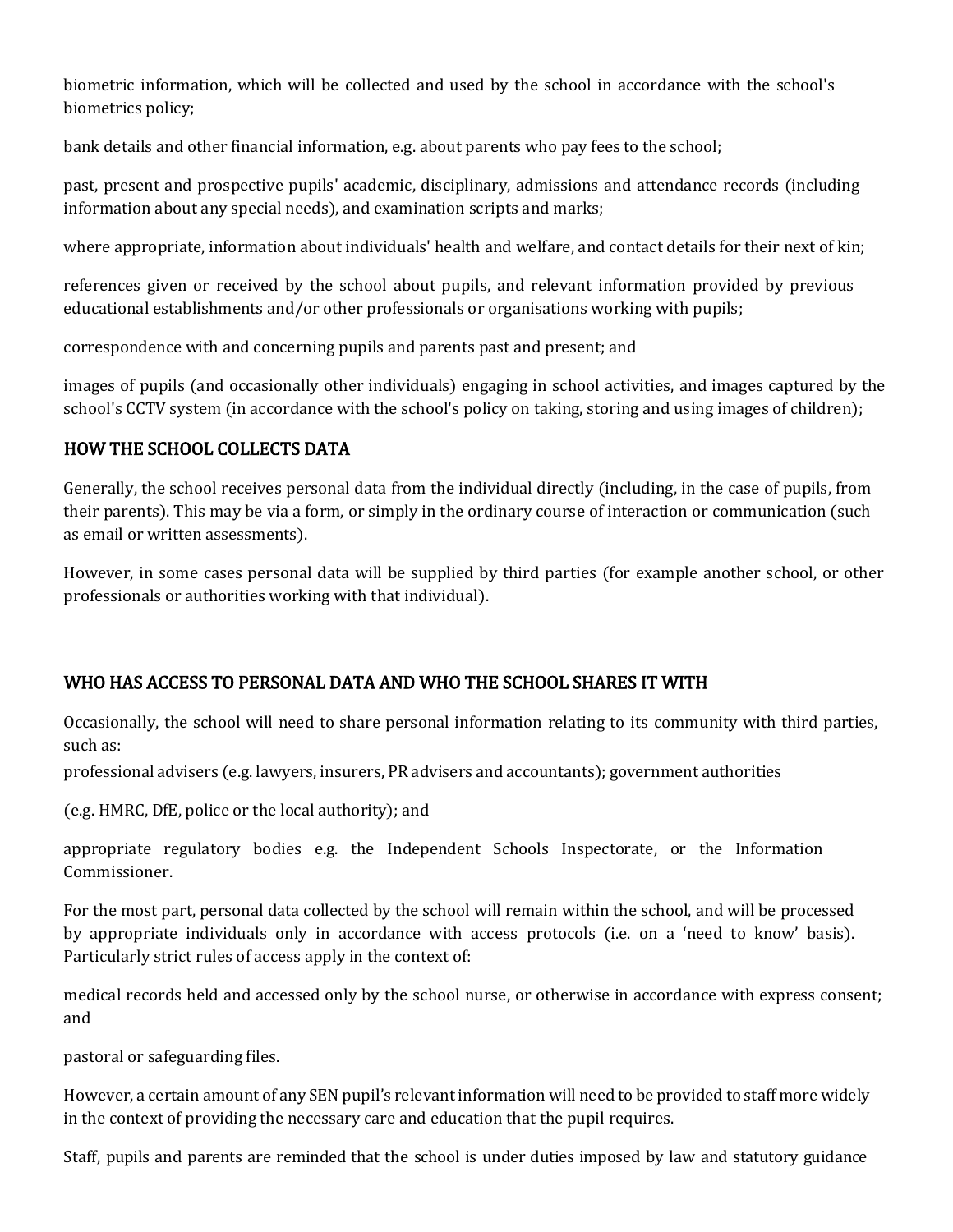(including Keeping Children Safe in Education) to record or report incidents and concerns that arise or are reported to it, in some cases regardless of whether they are proven, if they meet a certain threshold of seriousness in their nature or regularity. This is likely to include file notes on personnel or safeguarding files, and in some cases referrals to relevant authorities such as the LADO or police. For further information about this, please view the school's Safeguarding Policy.

Finally, in accordance with Data Protection Law, some of the school's processing activity is carried out on its behalf by third parties, such as IT systems, web developers or cloud storage providers. This is always subject to contractual assurances that personal data will be kept securely and only in accordance with the school's specific directions.

## HOW DATA IS STORED

Personal data is stored electronically in the school's MIS, IT Systems and, in some instances, in paper record. Paper record special category data and higher category sensitive information is kept under lock and key.

## HOW LONG WE KEEP PERSONAL DATA

The school will retain personal data securely and only in line with how long it is necessary to keep for a legitimate and lawful reason. Typically, the legal recommendation for how long to keep ordinary staff and pupil personnel files is up to 7 years following departure from the school. However, incident reports and safeguarding files will need to be kept much longer, in accordance with specific legal requirements. Currently, the Independent Inquiry into Child Sexual Abuse is reviewing historic cases. The school has been advised to retain all records until the Inquiry has concluded and any recommendations on record retention have been made.

If you have any specific queries about how our retention policy is applied, or wish to request that personal data that you no longer believe to be relevant is considered for erasure, please contact the Bursar, [bursar@clsg.org.uk.](mailto:bursar@clsg.org.uk)  However, please bear in mind that the school will often have lawful and necessary reasons to hold on to some personal data even following such request.

A limited and reasonable amount of information will be kept for archiving purposes, for example; and even where you have requested we no longer keep in touch with you, we will need to keep a record of the fact in order to fulfil your wishes (called a "suppression record").

## KEEPING IN TOUCH AND SUPPORTING THE SCHOOL

The school will use the contact details of parents, alumnae and other members of the school community to keep them updated about the activities of the school, or alumnae and parent events of interest, including by sending updates and newsletters, by email and by post. Unless the relevant individual objects, the school will also:

Contact parents and/or alumnae (including via the organisations above) by post and email in order to promote and raise funds for the school

Collect information from publicly available sources about parents' and former pupils' occupation and activities, in order to help with events such as career days at school, speaker programmes and mentoring programmes and in order to organise and carry out our programme of fundraising to support the core aims of the School

Should you wish to limit or object to any such use, or would like further information about them, please contact the Bursar in writing. You always have the right to withdraw consent, where given, or otherwise object to direct marketing or fundraising. However, the school is nonetheless likely to retain some of your details (not least to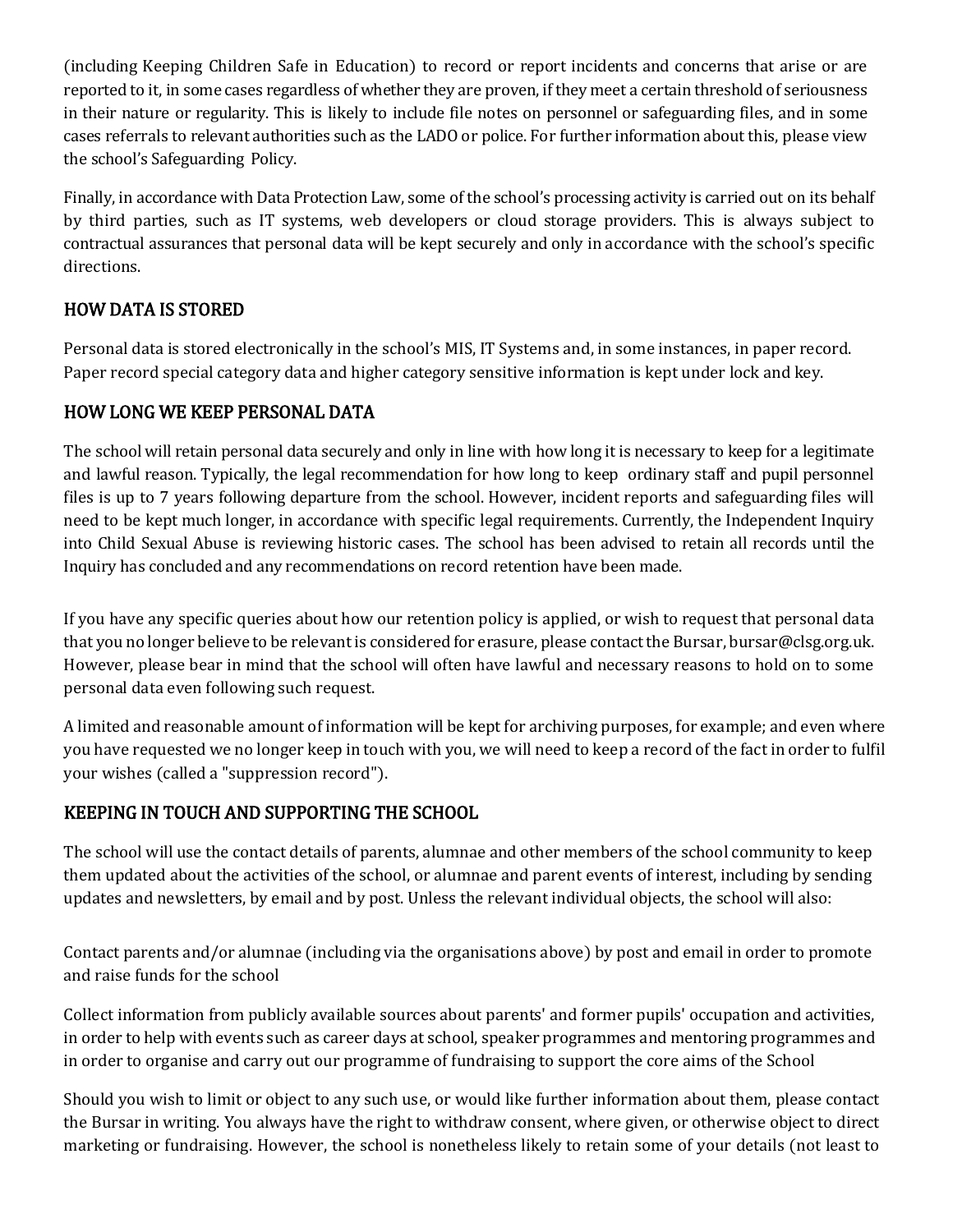ensure that no more communications are sent to that particular address, email or telephone number).

## YOUR RIGHTS

Rights of access, etc.

Individuals have various rights under Data Protection Law to access and understand personal data about them held by the school, and in some cases ask for it to be erased or amended or have it transferred to others, or for the school to stop processing it – but subject to certain exemptions and limitations.

Any individual wishing to access or amend their personal data, or wishing it to be transferred to another person or organisation, or who has some other objection to how their personal data is used, should put their request in writing to the Bursar.

The school will endeavour to respond to any such written requests as soon as is reasonably practicable and in any event within statutory time-limits (which is one month in the case of requests for access to information).

The school will be better able to respond quickly to smaller, targeted requests for information. If the request for information is manifestly excessive or similar to previous requests, the school may ask you to reconsider, or require a proportionate fee (but only where Data Protection Law allows it).

Requests that cannot be fulfilled

You should be aware that the right of access is limited to your own personal data, and certain data is exempt from the right of access. This will include information which identifies other individuals (and parents need to be aware this may include their own children, in certain limited situations – please see further below), or information which is subject to legal privilege (for example legal advice given to or sought by the school, or documents prepared in connection with a legal action).

The school is also not required to disclose any pupil examination scripts (or other information consisting solely of pupil test answers), provide examination or other test marks ahead of any ordinary publication, nor share any confidential reference given by the school itself for the purposes of the education, training or employment of any individual.

You may have heard of the "right to be forgotten". However, we will sometimes have compelling reasons to refuse specific requests to amend, delete or stop processing your (or your child's) personal data: for example, a legal requirement, or where it falls within a legitimate interest identified in this Privacy Notice. All such requests will be considered on their own merits.

#### Pupil requests

Pupils can make subject access requests for their own personal data, provided that, in the reasonable opinion of the school, they have sufficient maturity to understand the request they are making (see section Whose Rights? below). A pupil of any age may ask a parent or other representative to make a subject access request on his/her behalf.

Indeed, while a person with parental responsibility will generally be entitled to make a subject access request on behalf of younger pupils, the law still considers the information in question to be the child's: for older pupils, the parent making the request may need to evidence their child's authority for the specific request.

Pupils aged e.g. 13 and above are generally assumed to have this level of maturity, although this will depend on both the child and the personal data requested, including any relevant circumstances at home. Older Prep School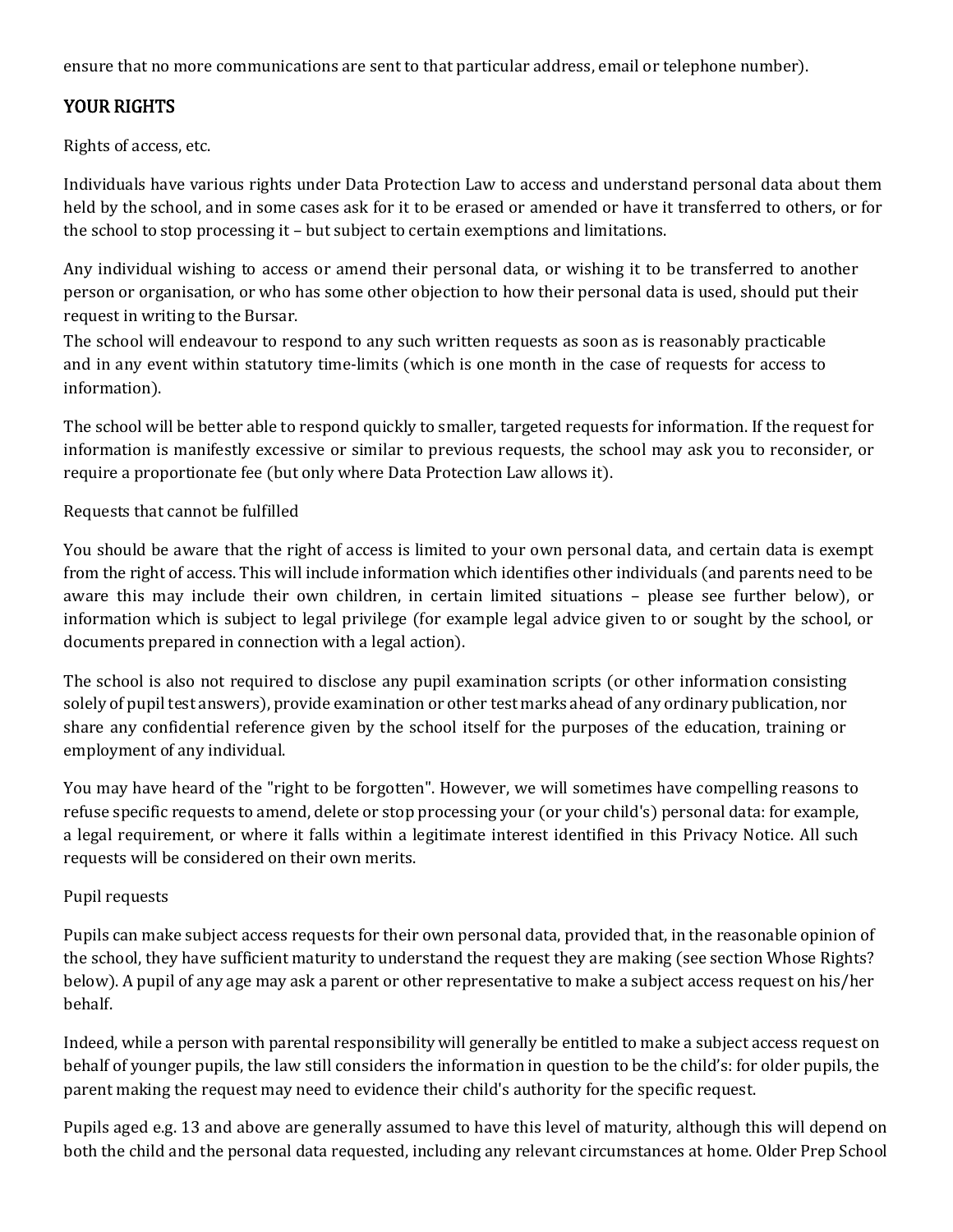children may however be sufficiently mature to have a say in this decision, depending on the child and the circumstances.

Parental requests, etc.

It should be clearly understood that the rules on subject access are not the sole basis on which information requests are handled. Parents may not have a statutory right to information, but they and others will often have a legitimate interest or expectation in receiving certain information about pupils without their consent. The school may consider there are lawful grounds for sharing with or without reference to that pupil.

Parents will in general receive educational and pastoral updates about their children, in accordance with the Parent Contract. Where parents are separated, the school will, in most cases, aim to provide the same information to each person with parental responsibility, but may need to factor in all the circumstances including the express wishes of the child.

All information requests from, on behalf of, or concerning pupils – whether made under subject access or simply as an incidental request – will therefore be considered on a case by case basis.

#### Consent

Where the school is relying on consent as a means to process personal data, any person may withdraw this consent at any time (subject to similar age considerations as above). Examples where we do rely on consent are: e.g. biometrics, certain types of uses of images, certain uses of medical information for instance on school trips. Please be aware however that the school may not be relying on consent but have another lawful reason to process the personal data in question even without your consent.

That reason will usually have been asserted under this Privacy Notice, or may otherwise exist under some form of contract or agreement with the individual (e.g. an employment or parent contract, or because a purchase of goods, services or membership of an organisation such as an alumnae or parents' association has been requested).

#### Whose rights?

The rights under Data Protection Law belong to the individual to whom the data relates. However, the school will often rely on parental authority or notice for the necessary ways it processes personal data relating to pupils – for example, under the parent contract, or via a form. Parents and pupils should be aware that this is not necessarily the same as the school relying on strict consent (see section on Consent above).

Where consent is required, it may in some cases be necessary or appropriate – given the nature of the processing in question, and the pupil's age and understanding – to seek the pupil's consent. Parents should be aware that in such situations they may not be consulted, depending on the interests of the child, the parents' rights at law or under their contract, and all the circumstances.

In general, the school will assume that pupils' consent is not required for ordinary disclosure of their personal data to their parents, e.g. for the purposes of keeping parents informed about the pupil's activities, progress and behaviour, and in the interests of the pupil's welfare. That is unless, in the school's opinion, there is a good reason to do otherwise.

However, where a pupil seeks to raise concerns confidentially with a member of staff and expressly withholds their agreement to their personal data being disclosed to their parents, the school may be under an obligation to maintain confidentiality unless, in the school's opinion, there is a good reason to do otherwise; for example, where